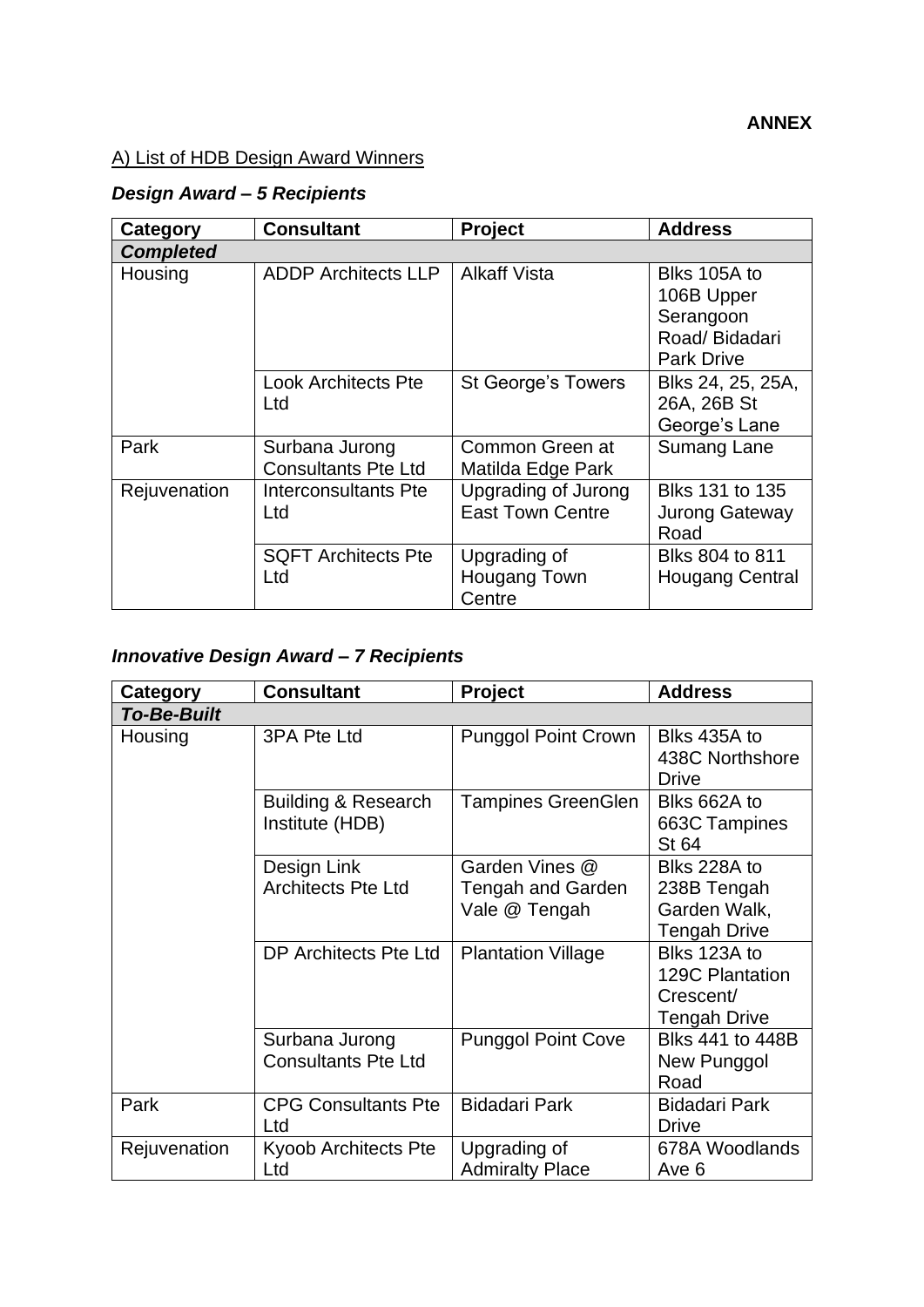## *Certificates of Merit (Design) – 5 Recipients*

| Category     | <b>Consultant</b>                     | <b>Project</b>          | <b>Address</b>                           |
|--------------|---------------------------------------|-------------------------|------------------------------------------|
| Housing      | <b>P&amp;T Consultants Pte</b><br>Ltd | Dawson Vista            | <b>Blks 78 and 79</b><br>Strathmore Ave/ |
|              |                                       |                         | Dawson Road                              |
|              | Surbana Jurong                        | <b>Tampines</b>         | <b>Blks 608 to 610C</b>                  |
|              | <b>Consultants Pte Ltd</b>            | GreenWeave              | <b>Tampines North</b><br>Drive 1         |
| Park         | Surbana Jurong                        | Park at Buangkok        | <b>Buangkok</b>                          |
|              | <b>Consultants Pte Ltd</b>            | Square                  | Crescent                                 |
| To-Be-Built  | <b>P&amp;T Consultants Pte</b>        | <b>Plantation Acres</b> | Blks 111A to                             |
| Housing      | Ltd                                   |                         | 114B Plantation                          |
|              |                                       |                         | Crescent                                 |
| To-Be-Built  | <b>CPG Consultants Pte</b>            | Upgrading of            | 534 Choa Chu                             |
| Rejuvenation | Ltd                                   | Limbang Shopping        | Kang St 51                               |
|              |                                       | Centre                  |                                          |

#### B) List of HDB Construction Award Winners

## *Construction Award - 10 recipients*

| Category | <b>Contractor</b>                                                         | Project                   | <b>Address</b>                                    |
|----------|---------------------------------------------------------------------------|---------------------------|---------------------------------------------------|
| Housing  | <b>BHCC Construction</b><br>Pte Ltd                                       | Meadow Spring @<br>Yishun | Yishun St 43                                      |
|          | Chang Hua<br><b>Construction Pte Ltd</b>                                  | <b>St George's Towers</b> | Blks 24, 25, 25A,<br>26A, 26B St<br>George's Lane |
|          | <b>China Construction</b><br>(South Pacific)<br>Development Co Pte<br>Ltd | Fengshan GreenVille       | Bedok North St 4                                  |
|          | Chiu Teng<br><b>Construction Co Pte</b><br>Ltd                            | <b>Alkaff Vista</b>       | <b>Bidadari Park</b><br><b>Drive</b>              |
|          | <b>Ho Lee Construction</b><br>Pte Ltd                                     | Tampines GreenView        | <b>Tampines North</b><br>Drive 1                  |
|          | <b>Right Construction</b><br>Pte Ltd                                      | <b>MacPherson Spring</b>  | <b>Circuit Road</b>                               |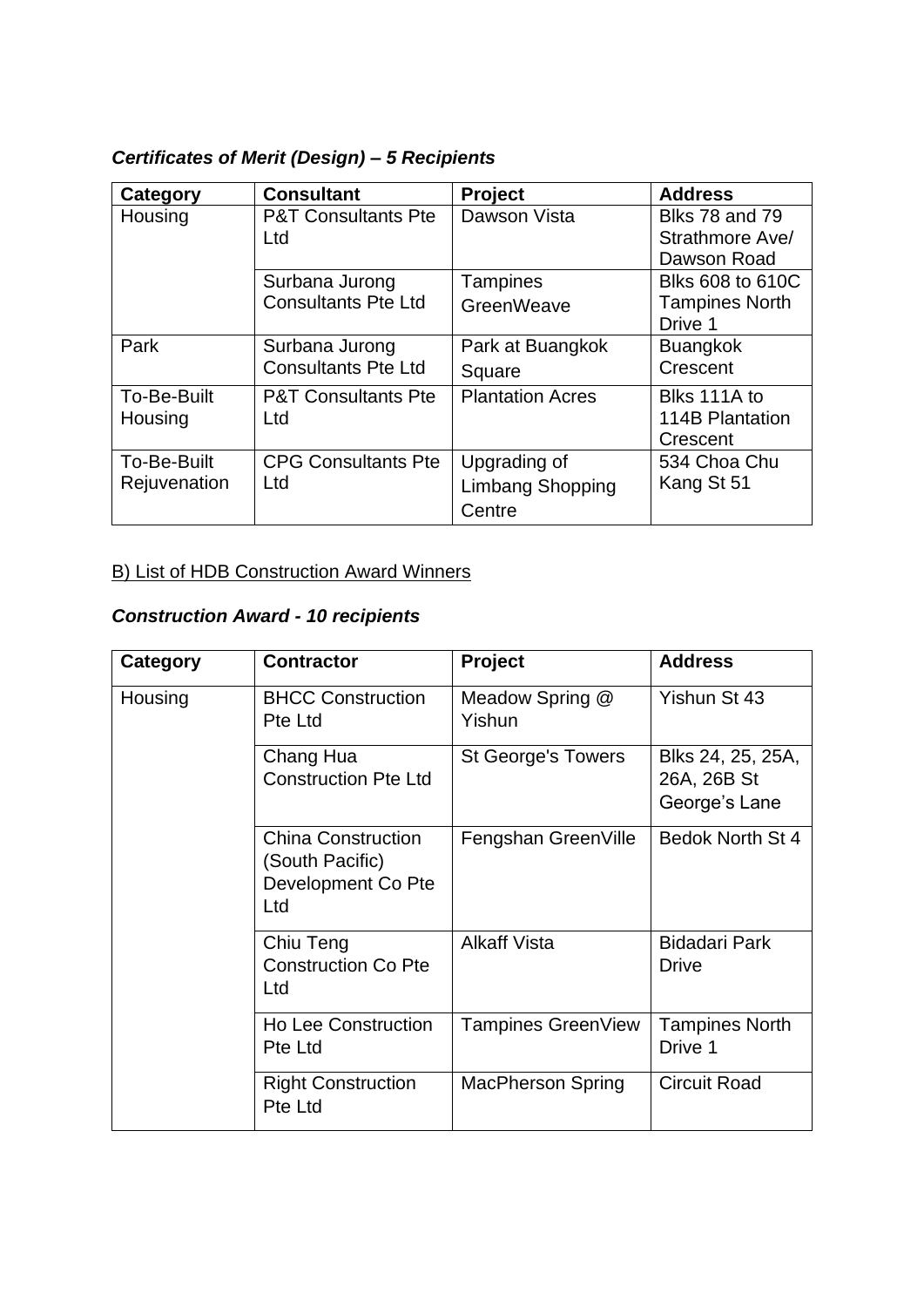|           | Teambuild<br>Engineering &<br><b>Construction Pte Ltd</b> | Valley Spring @<br>Yishun                               | Yishun St 42 and<br><b>St 44</b>                                                                              |
|-----------|-----------------------------------------------------------|---------------------------------------------------------|---------------------------------------------------------------------------------------------------------------|
|           | <b>Welltech Construction</b><br>Pte Ltd                   | <b>Bedok North Woods</b>                                | <b>Bedok North</b><br>Road                                                                                    |
| Upgrading | <b>Expand Construction</b><br>Pte Ltd                     | Design & Build of<br><b>Upgrading Projects -</b><br>22B | Blks 301 to 315,<br>317 to 319<br>Serangoon Ave 2<br>(HIP)                                                    |
|           |                                                           |                                                         | Blks 231 to 237<br>Serangoon Ave 3<br>(HIP)                                                                   |
|           |                                                           |                                                         | <b>Blk 316</b><br>Serangoon Ave 2<br>(LUP)                                                                    |
|           |                                                           |                                                         | <b>Blk 406</b><br>Serangoon Ave 1<br>(LUP)                                                                    |
|           | <b>Welltech Construction</b><br>Pte Ltd                   | Design & Build of<br>Upgrading Projects-<br>22A         | Blks 223 to 230<br>Serangoon Ave 4<br>(HIP)                                                                   |
|           |                                                           |                                                         | Blks 101 to 108<br>Jalan Rajah<br>(HIP)                                                                       |
|           |                                                           |                                                         | Blks 202-207,<br>211, 213, 214,<br>216, 217, 219 to<br>221, 224 to 226,<br>232, 234, Bishan<br>St 22/23 (LUP) |

## *Certificates of Merit - 4 recipients*

| Category | <b>Contractor</b>                         | <b>Project</b>                      | <b>Address</b>                   |
|----------|-------------------------------------------|-------------------------------------|----------------------------------|
| Housing  | <b>BHCC Construction</b><br>Pte Ltd       | West Quarry @ Bukit<br><b>Batok</b> | <b>Bukit Batok West</b><br>Ave 9 |
|          | Kay Lim Construction<br>& Trading Pte Ltd | Fernvale Woods                      | <b>Sengkang West</b><br>Ave      |